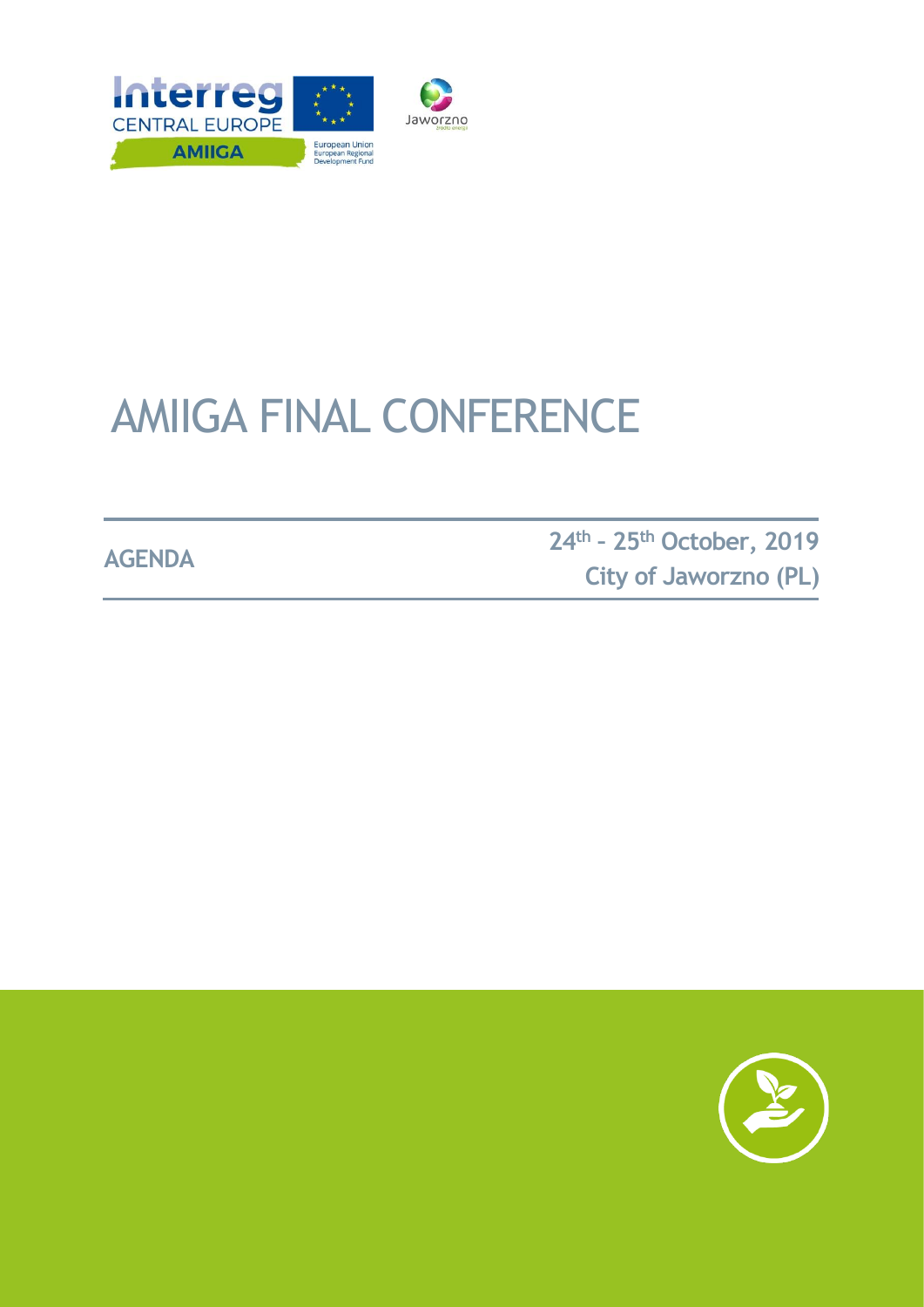



## **THURSDAY ● 24.10.2019 ● 08:30 – 17:00 ● JAWORZNO, THEATER OF ARTS, MICKIEWICZA STREET 2**

08:30 Registration of participants

## **Opening of the Conference**

| 09:00                                                            | Welcome speech by Jaworzno representative                                                                                                                                                                                                                                       |
|------------------------------------------------------------------|---------------------------------------------------------------------------------------------------------------------------------------------------------------------------------------------------------------------------------------------------------------------------------|
| 09:10                                                            | "Cooperating on integrated environmental management of natural resources<br>by the Interreg CENTRAL EUROPE Programme" - by Lubor Jusko (Interreg CENTRAL EUROPE<br>Joint Secretariat)                                                                                           |
| 09:20                                                            | "Local communities' benefits from transnational projects' results in the Central Europe"/<br>"Korzyści społeczności lokalnych z rezultatów projektów transnarodowych w Europie<br>Środkowej" - by Monika Strojecka-Gevorgyan (Polish Ministry of Investment<br>and Development) |
| 09:30                                                            | "How to tackle groundwater contamination at the middle scale of functional urban areas?<br>Overview of AMIIGA project approach" - by Grzegorz Gzyl (Project Manager, Central Mining<br>Institute)                                                                               |
| SESSION I · AMIIGA project general results                       |                                                                                                                                                                                                                                                                                 |
| 09:45                                                            | "Towards clean groundwater: from strategy to action - groundwater management plan" -<br>by Sandra Vasin (State Capital of Stuttgart)                                                                                                                                            |
| 10:15                                                            | "Exploratory data analysis at FUA scale: from WEB-GIS to statistical and modelling<br>approaches" - by Luca Alberti and Loris Colombo (Polytechnic University of Milan)                                                                                                         |
| 11:00                                                            | <b>Coffee Break</b>                                                                                                                                                                                                                                                             |
| 11:30                                                            | "Innovative tools and their pilot area application" - by Massimo Marchesi (Polytechnic<br>University of Milan) and Denisa Vlkova (Technical University of Liberec)                                                                                                              |
| SESSION II . AMIIGA project solutions for functional urban areas |                                                                                                                                                                                                                                                                                 |
| 12:15                                                            | "Groundwater contamination with pesticides in Jaworzno at various scales - monitoring<br>results and proposed actions" - by Beata Kończak (Central Mining Institute)                                                                                                            |
| 12:35                                                            | "Efficient monitoring of remediation activities by implementing a numerical model<br>and a groundwater management plan in Stuttgart" - by Hermann J. Kirchholtes (State<br>Capital of Stuttgart)                                                                                |
| 13:00                                                            | Lunch                                                                                                                                                                                                                                                                           |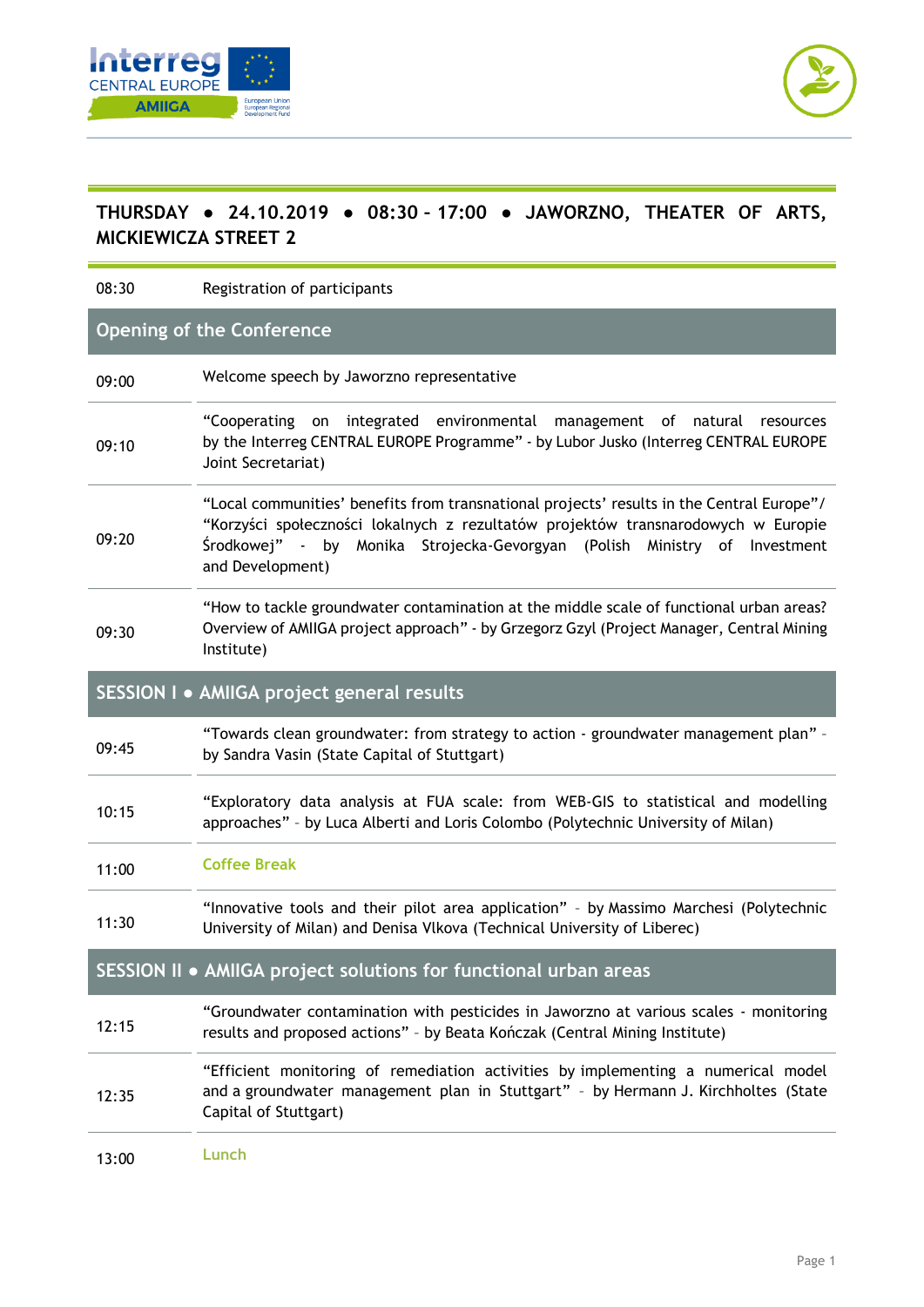



| 14:00         | "Increased protection of groundwater quality in Zadar hinterland according new<br>hydrogeological cognition and improved management plan" - by Goran Gjetvaj (University<br>of Zagreb)                                                       |
|---------------|----------------------------------------------------------------------------------------------------------------------------------------------------------------------------------------------------------------------------------------------|
| 14:20         | "Remediation concept from drinking water perspective for diverse pollutants - eleven<br>steps approach in functional urban area Ljubljana" - by Joerg Prestor (Geological Survey<br>of Slovenia)                                             |
| 14:40         | "North-western area of Milan: from the groundwater contamination assessment to the<br>definition of a customized management plan" - by Valentina Caimi and Donata Balzarolo<br>(Lombardy Region)                                             |
| 15:00         | "Site characterization to assess the Natural Attenuation as remediation option in Parma<br>pilot site" - by Andrea Zanini (University of Parma) and Marco Ghirardi (Parma<br>Municipality)                                                   |
| 15:20         | "Solution of groundwater pollution in Nový Bydžov belongs to the priorities of the City<br>Novy Bydzov, Region Hradec Kralove and Ministry of Environment Czech Republic thanks<br>to AMIIGA project" - by Petr Kohout (City of Nový Bydžov) |
| 15:35         | "In-situ biologically enhanced remediation in Nový Bydžov - the key steps assuring<br>the effective and sustainable remediation" - by Denisa Vlkova, Stanislaw Waclawek<br>and Vojtech Stejskal (Technical University of Liberec)            |
| 15:50         | "Expert Panel - an effective tool for qualified international cooperation" - by Petr Kohout<br>(City of Nový Bydžov)                                                                                                                         |
| 16:10         | Final comments and closing of the first day of the Conference                                                                                                                                                                                |
| 16:30         | <b>Coffee break and networking</b>                                                                                                                                                                                                           |
| <b>CDINAV</b> | 111100710<br>A DTC<br>0. 20<br>∩⊏                                                                                                                                                                                                            |

## **FRIDAY ● 25.10.2019 ● 8:30 – 14:00 ● JAWORZNO, THEATER OF ARTS, MICKIEWICZA STREET 2**

#### **SESSION III ● Jaworzno Pilot Action area**

- 8:30 Registration of participants + welcome coffee
- 9:00 Welcome speech by Jaworzno representative
- 9:10 "History of the Chemical Plant "Organika Azot" S.A. in Jaworzno"/"Historia Zakładów Chemicznych "Organika Azot" S.A. w Jaworznie" – by Przemysław Dudzik (Museum of the City of Jaworzno)